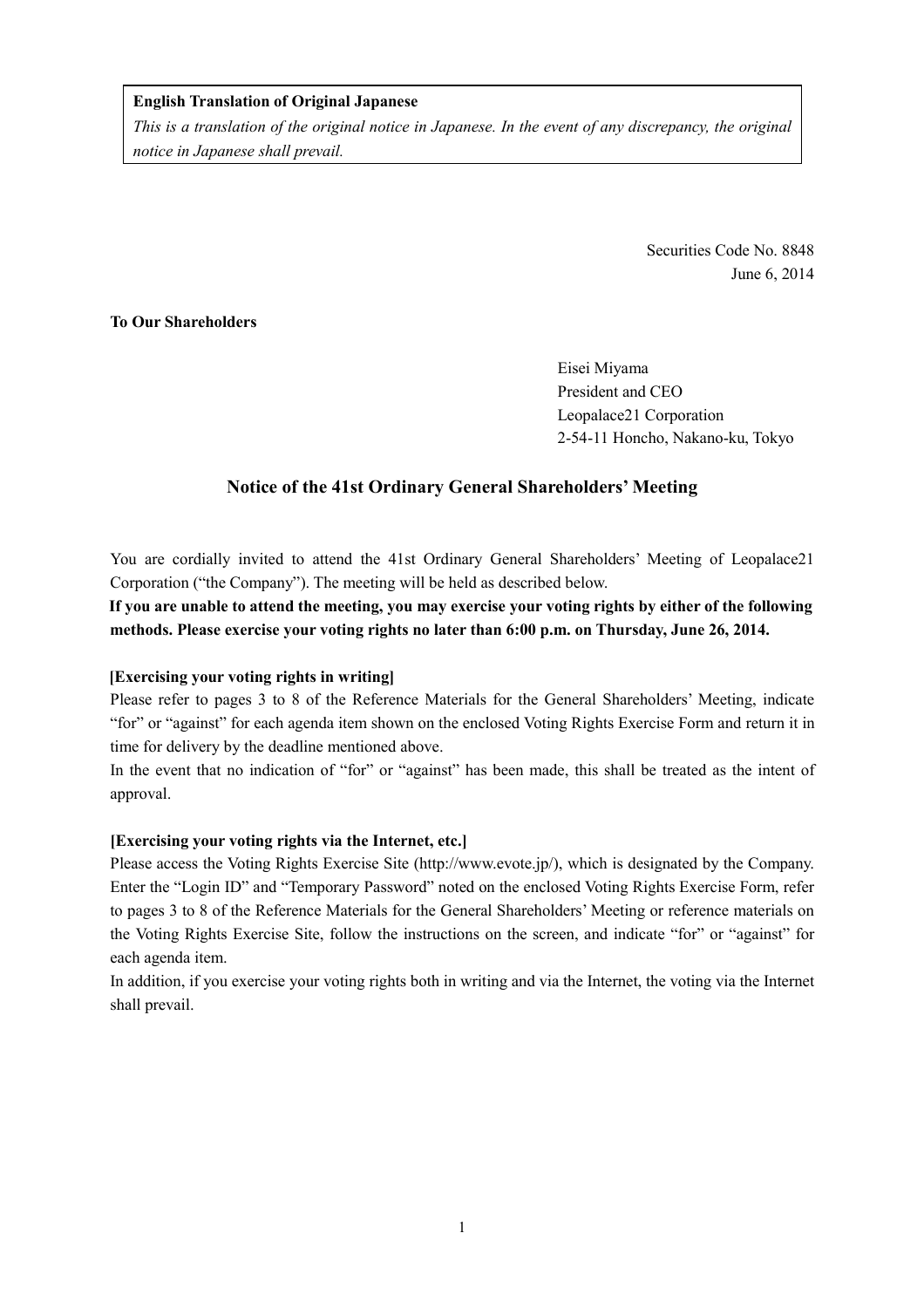#### **Details**

**1. Date and Time:** June 27, 2014 (Friday), 10:00 a.m. (Reception will open at 9:00 a.m.) **2. Place:** Leopalace21 Corporation, Head Office, Event Hall on B1 floor 2-54-11 Honcho, Nakano-ku, Tokyo

## **3. Agenda for the Meeting Matters to be reported:**

- 1. Report on the Business Report, Consolidated Financial Statements, and Results of Audit of the Consolidated Financial Statements by the Accounting Auditor and the Audit & Supervisory Board for the 41st Fiscal Term (from April 1, 2013 to March 31, 2014)
- 2. Report on Non-consolidated Financial Statements for the 41st Fiscal Term (from April 1, 2013 to March 31, 2014)

#### **Matters to be resolved**:

**Proposal:** Appointment of Eight (8) Directors

Note: For those attending the meeting in person, please present the enclosed Voting Rights Exercise Form at the reception desk.

Should any amendments be made to the Reference Materials for the General Shareholders' Meeting, the Business Report, Non-consolidated Financial Statements or Consolidated Financial Statements, such amendments will be posted on the Company website (please refer to the URL below).

Trust banks and other nominee shareholders (including standing proxies) who have applied in advance to use the electronic voting platform operated by ICJ, Inc. (a joint-venture company established by Tokyo Stock Exchange, Inc. and others) may use this platform other than voting via the Internet to electronically exercise voting rights for the Company's General Shareholders' Meeting.

Pursuant to the relevant laws and regulations and the provision of Article 14 of the Articles of Incorporation, "Notes Regarding Consolidated Financial Statements" and "Notes Regarding Non-consolidated Financial Statements" are posted on the Company website (please refer to the URL below), and are not provided in the attached documents to the Notice of the Ordinary General Shareholders' Meeting. Consequently, the documents attached to the Notice consist of part of the Consolidated Financial Statements and Non-consolidated Financial Statements that were audited by the Audit & Supervisory Board Members and the Accounting Auditor in preparing their audit reports.

http://eg.leopalace21.com/

• On the day of the General Shareholders' Meeting, officers and staffs of the Company will be dressed "cool-biz" style, or in suits without neckties, in order to contribute to electricity savings with respect to air-conditioning. We invite all shareholders to dress casually.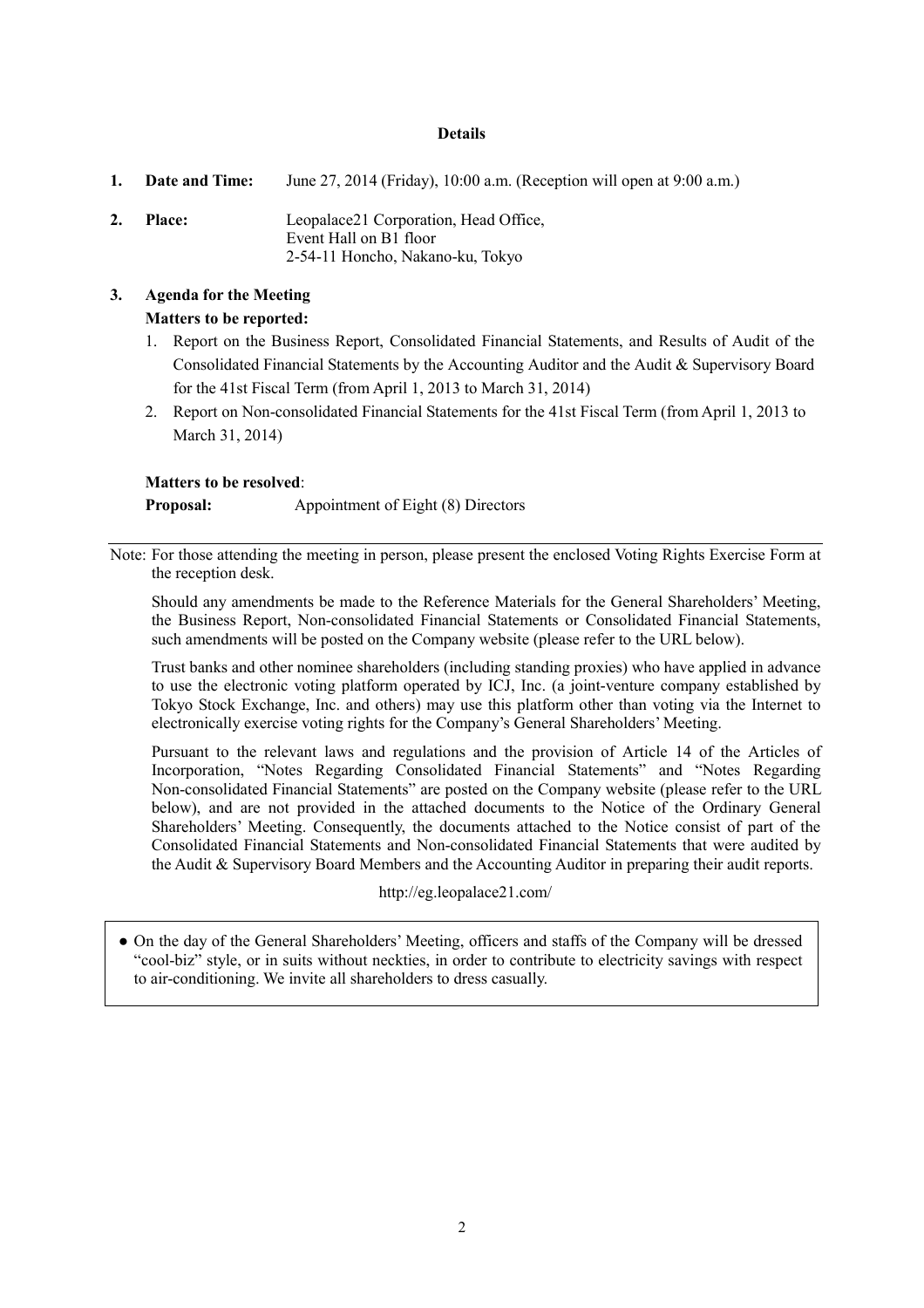# **Reference Materials for the General Shareholders' Meeting Proposal: Appointment of Eight (8) Directors**

The term of office of all eight (8) Directors will expire at the conclusion of this Ordinary General Shareholders' Meeting. Accordingly, it is proposed that eight (8) Directors be reappointed.

| Candidate<br>number | Name<br>(Date of birth)             | Career summary, and positions and duties in the Company<br>(Significant concurrent positions outside the Company) |                                                                                                                                                                                                                                                                         | Number of the<br>Company's<br>shares held |
|---------------------|-------------------------------------|-------------------------------------------------------------------------------------------------------------------|-------------------------------------------------------------------------------------------------------------------------------------------------------------------------------------------------------------------------------------------------------------------------|-------------------------------------------|
|                     | Eisei Miyama<br>(November 13, 1957) | October 1977                                                                                                      | Joined Leopalace21 Corporation                                                                                                                                                                                                                                          |                                           |
|                     |                                     | April 1990                                                                                                        | Manager of the 3rd Sales Department, Leopalace21<br>Corporation                                                                                                                                                                                                         |                                           |
|                     |                                     | June 1990                                                                                                         | Director, Leopalace21 Corporation                                                                                                                                                                                                                                       |                                           |
|                     |                                     | January 1993                                                                                                      | Manager of the Saitama Sales Department, Leopalace21<br>Corporation                                                                                                                                                                                                     |                                           |
|                     |                                     | January 1996                                                                                                      | Executive Director of Management, Leopalace21<br>Corporation                                                                                                                                                                                                            |                                           |
|                     |                                     | November 1996                                                                                                     | General Manager of the Leasing Business Headquarters,<br>Leopalace21 Corporation                                                                                                                                                                                        |                                           |
|                     |                                     | April 2003                                                                                                        | Senior Managing Director, Leopalace21 Corporation                                                                                                                                                                                                                       |                                           |
|                     |                                     | June 2006                                                                                                         | General Manager of the Broadband Business<br>Headquarters, Leopalace21 Corporation                                                                                                                                                                                      |                                           |
|                     |                                     | October 2006                                                                                                      | General Manager of the East Japan Sales Headquarters,<br>Leasing Business Headquarters, Leopalace21 Corporation                                                                                                                                                         |                                           |
|                     |                                     | June 2007                                                                                                         | General Manager of the Leasing Business Headquarters,<br>Leopalace21 Corporation                                                                                                                                                                                        |                                           |
| 1                   |                                     | April 2008                                                                                                        | Deputy General Manager of the Sales Headquarters,<br>Leopalace21 Corporation<br>General Manager of the Silver Business Headquarters,<br>Leopalace21 Corporation<br>General Manager of the Hotel Business Headquarters,<br>Leopalace21 Corporation                       | 132,200 shares                            |
|                     |                                     | April 2009                                                                                                        | Senior Managing Director and Senior Executive Officer,<br>Leopalace21 Corporation<br>Manager of the Management Planning Headquarters,<br>Leopalace21 Corporation                                                                                                        |                                           |
|                     |                                     | November 2009                                                                                                     | Manager of the Leasing Business Division, Leopalace21<br>Corporation<br>Supervising Manager of Leopalace Center, Leasing<br>Business Division, Leopalace21 Corporation<br>Manager of the BB Promotion Department, Leasing<br>Business Division, Leopalace21 Corporation |                                           |
|                     |                                     | December 2009                                                                                                     | Vice President and Representative Director, Leopalace21<br>Corporation<br>Manager of the 1st Sales Department, Leasing Business<br>Division, Leopalace21 Corporation                                                                                                    |                                           |
|                     |                                     | February 2010                                                                                                     | President and CEO, Leopalace21 Corporation<br>(incumbent)<br>Manager of the Marketing and Sales Headquarters,<br>Leopalace21 Corporation                                                                                                                                |                                           |
|                     |                                     | June 2010                                                                                                         | President and CEO, Leopalace21 Corporation<br>(incumbent)                                                                                                                                                                                                               |                                           |
|                     |                                     | Significant concurrent positions outside the Company<br>Director, LEOPALACE GUAM CORPORATION                      |                                                                                                                                                                                                                                                                         |                                           |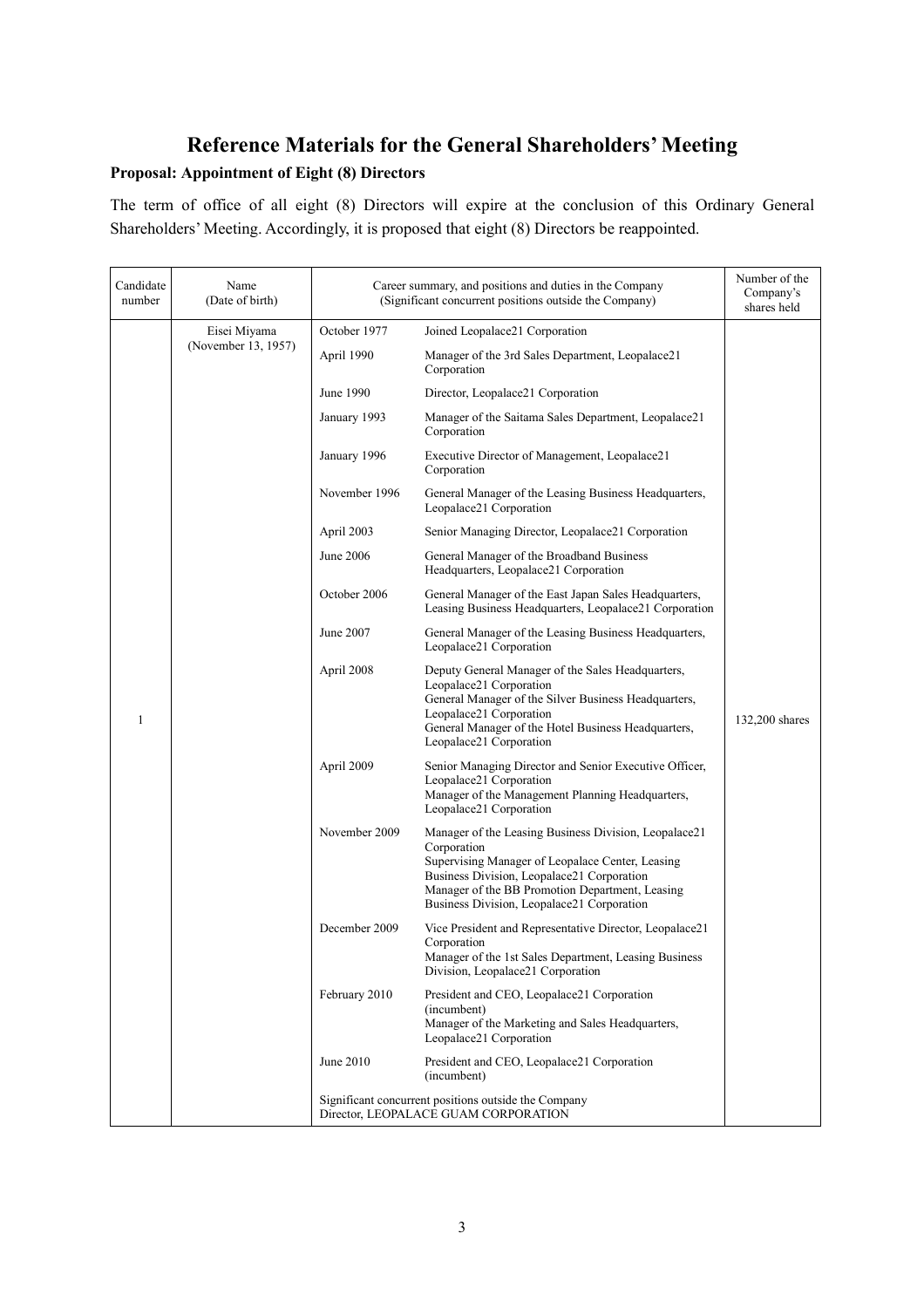| Candidate<br>number | Name<br>(Date of birth) | Career summary, and positions and duties in the Company<br>(Significant concurrent positions outside the Company) | Number of the<br>Company's<br>shares held                                                                                                                                                                                                                                                                                                         |                 |
|---------------------|-------------------------|-------------------------------------------------------------------------------------------------------------------|---------------------------------------------------------------------------------------------------------------------------------------------------------------------------------------------------------------------------------------------------------------------------------------------------------------------------------------------------|-----------------|
|                     | Tadahiro Miyama         | September 1985                                                                                                    | Joined Leopalace21 Corporation                                                                                                                                                                                                                                                                                                                    |                 |
|                     | (January 21, 1966)      | <b>July 1998</b>                                                                                                  | General Manager of the Kanagawa Sales Headquarters,<br>Leopalace21 Corporation                                                                                                                                                                                                                                                                    |                 |
|                     |                         | October 2002                                                                                                      | Manager of the Sales and Marketing General<br>Headquarters, Leopalace21 Corporation                                                                                                                                                                                                                                                               |                 |
|                     |                         | June 2003                                                                                                         | Director, Leopalace21 Corporation<br>Deputy General Manager of the Sales and Marketing<br>General Headquarters, Leopalace21 Corporation                                                                                                                                                                                                           |                 |
|                     |                         | June 2006                                                                                                         | Deputy General Manager of the Subcontracting Business<br>Headquarters, Leopalace21 Corporation                                                                                                                                                                                                                                                    |                 |
|                     |                         | October 2006                                                                                                      | Director and Managing Executive Officer, Leopalace21<br>Corporation<br>General Manager of the Subcontracting Business<br>Headquarters, Leopalace21 Corporation                                                                                                                                                                                    |                 |
|                     |                         | May 2007                                                                                                          | Executive Director of Management, Leopalace21<br>Corporation                                                                                                                                                                                                                                                                                      |                 |
|                     |                         | June 2007                                                                                                         | General Manager of the East Japan Sales Headquarters,<br>Subcontracting Business Headquarters, Leopalace21<br>Corporation                                                                                                                                                                                                                         |                 |
| $\overline{2}$      |                         | April 2009                                                                                                        | Executive Director of Management and Managing<br>Executive Officer, Leopalace21 Corporation<br>Manager of the Sales and Marketing General<br>Headquarters, Leopalace21 Corporation<br>Manager of the Subcontracting Business Department,<br>Leopalace21 Corporation<br>Manager of the Subcontracting Sales Department,<br>Leopalace21 Corporation | $12,300$ shares |
|                     |                         | October 2009                                                                                                      | Manager of the Sales Planning Department,<br>Subcontracting Business Division, Leopalace21<br>Corporation                                                                                                                                                                                                                                         |                 |
|                     |                         | April 2010                                                                                                        | Manager of the Construction Subcontracting Business<br>Division, Leopalace21 Corporation<br>Manager of the Eastern Japan Construction<br>Subcontracting Department, the Construction<br>Subcontracting Business Division, Leopalace21<br>Corporation                                                                                              |                 |
|                     |                         | May 2011                                                                                                          | Director and Senior Executive Officer, Leopalace21<br>Corporation<br>Manager of the Marketing and Sales Headquarters,<br>Leopalace21 Corporation (incumbent)<br>Manager of the Leasing Business Division, Leopalace21<br>Corporation                                                                                                              |                 |
|                     |                         | April 2012                                                                                                        | Manager of the Apartment Construction Subcontracting<br>Business Division, Leopalace21 Corporation                                                                                                                                                                                                                                                |                 |
|                     |                         | April 2014                                                                                                        | Director and Senior Vice President, Leopalace21<br>Corporation (incumbent)<br>Manager of the Corporate Business Promotion<br>Headquarters, Leopalace21 Corporation (incumbent)                                                                                                                                                                    |                 |
|                     |                         | Director, PLAZA Guarantee CO., LTD.                                                                               | Significant concurrent positions outside the Company<br>Director, Leopalace Leasing Corporation<br>President, Leopalace21 Business Consulting (Shanghai) Co., Ltd.                                                                                                                                                                                |                 |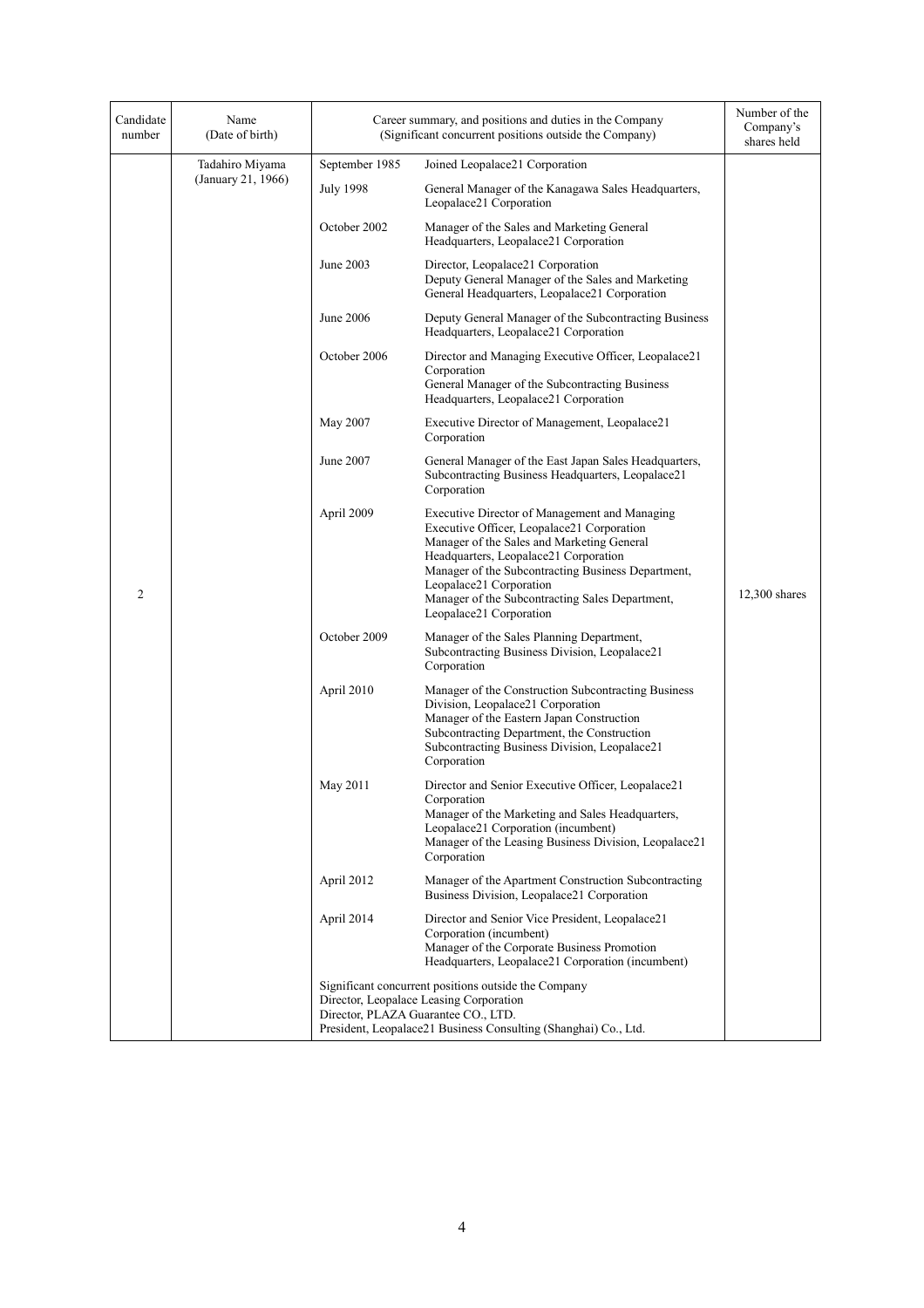| Candidate<br>number | Name<br>(Date of birth)              | Career summary, and positions and duties in the Company<br>(Significant concurrent positions outside the Company) | Number of the<br>Company's<br>shares held                                                                                                                                                                                  |                |
|---------------------|--------------------------------------|-------------------------------------------------------------------------------------------------------------------|----------------------------------------------------------------------------------------------------------------------------------------------------------------------------------------------------------------------------|----------------|
|                     | Yuzuru Sekiya<br>(September 1, 1957) | April 1980                                                                                                        | Joined The Sumitomo Bank, Limited (now Sumitomo<br>Mitsui Banking Corporation)                                                                                                                                             |                |
|                     |                                      | April 2004                                                                                                        | Manager of Tokyo Credit Business Dept. IV, Sumitomo<br>Mitsui Banking Corporation                                                                                                                                          |                |
|                     |                                      | June 2005                                                                                                         | General Manager of Kitakyushu Corporate Business<br>Office, Sumitomo Mitsui Banking Corporation                                                                                                                            |                |
|                     |                                      | April 2008                                                                                                        | Head of Credit Monitoring Dept. of Credit Dept. I, Middle<br>Market Banking Unit, Sumitomo Mitsui Banking<br>Corporation                                                                                                   |                |
|                     |                                      | April 2010                                                                                                        | Joined Leopalace21 Corporation on loan<br>Executive Officer, Leopalace21 Corporation<br>Deputy General Manager of the Management<br>Headquarters, Leopalace21 Corporation                                                  |                |
|                     |                                      | June 2010                                                                                                         | Director and Executive Officer, Leopalace21 Corporation                                                                                                                                                                    |                |
| 3                   |                                      | May 2011                                                                                                          | Deputy Manager of the Business Management<br>Headquarters, Leopalace21 Corporation                                                                                                                                         | 10,000 shares  |
|                     |                                      | April 2012                                                                                                        | Director and Managing Executive Officer, Leopalace21<br>Corporation<br>Manager of the Business Management Headquarters,<br>Leopalace21 Corporation                                                                         |                |
|                     |                                      | April 2013                                                                                                        | Manager of the General Planning Headquarters,<br>Leopalace21 Corporation<br>Deputy Manager of the Business Management<br>Headquarters, Leopalace21 Corporation                                                             |                |
|                     |                                      | April 2014                                                                                                        | Director and Senior Executive Officer, Leopalace21<br>Corporation (incumbent)<br>Manager of the Management Planning Headquarters,<br>Leopalace21 Corporation (incumbent)                                                   |                |
|                     |                                      |                                                                                                                   | Significant concurrent positions outside the Company<br>Director, LEOPALACE GUAM CORPORATION<br>Director, Azu Life Care Co., Ltd.<br>Director, Leopalace21 (Thailand) CO., LTD.<br>Director, LEOPALACE21 VIETNAM CO., LTD. |                |
|                     | Kazuto Tajiri<br>(August 22, 1952)   | April 1975                                                                                                        | Joined The Kyowa Bank, Ltd. (now Resona Bank,<br>Limited)                                                                                                                                                                  |                |
|                     |                                      | October 1998                                                                                                      | General Manager of Credit 4th Department, The Kyowa<br>Bank, Ltd. (now Resona Bank, Limited)                                                                                                                               |                |
|                     |                                      | June 2002                                                                                                         | General Manager of Credit 2nd Department, The Asahi<br>Bank, Ltd. (now Resona Bank, Limited)                                                                                                                               |                |
|                     |                                      | March 2003                                                                                                        | General Manager of Credit 2nd Department, Saitama<br>Resona Bank, Limited                                                                                                                                                  |                |
|                     |                                      | <b>July 2004</b>                                                                                                  | Joined Resona Research Institute Co., Ltd. on loan<br>General Manager of Tokyo Consulting Department                                                                                                                       |                |
| 4                   |                                      | <b>June 2008</b>                                                                                                  | Executive Officer, Head and General Manager of Tokyo<br>Sales Department, Resona Research Institute Co., Ltd.                                                                                                              | $1,200$ shares |
|                     |                                      | December 2009                                                                                                     | Managing Executive Officer, Head of Tokyo<br>Headquarters, Tokyo Sales Department, Saitama Sales<br>Department and Consulting Department, Resona Research<br>Institute Co., Ltd.                                           |                |
|                     |                                      | April 2013                                                                                                        | Joined Leopalace21 Corporation<br>Managing Executive Officer, Leopalace21 Corporation<br>Manager of the Business Management Headquarters,<br>Leopalace21 Corporation                                                       |                |
|                     |                                      | June 2013                                                                                                         | Director and Managing Executive Officer, Leopalace21<br>Corporation (incumbent)                                                                                                                                            |                |
|                     |                                      | April 2014                                                                                                        | Manager of the Management Headquarters,<br>Leopalace21 Corporation (incumbent)                                                                                                                                             |                |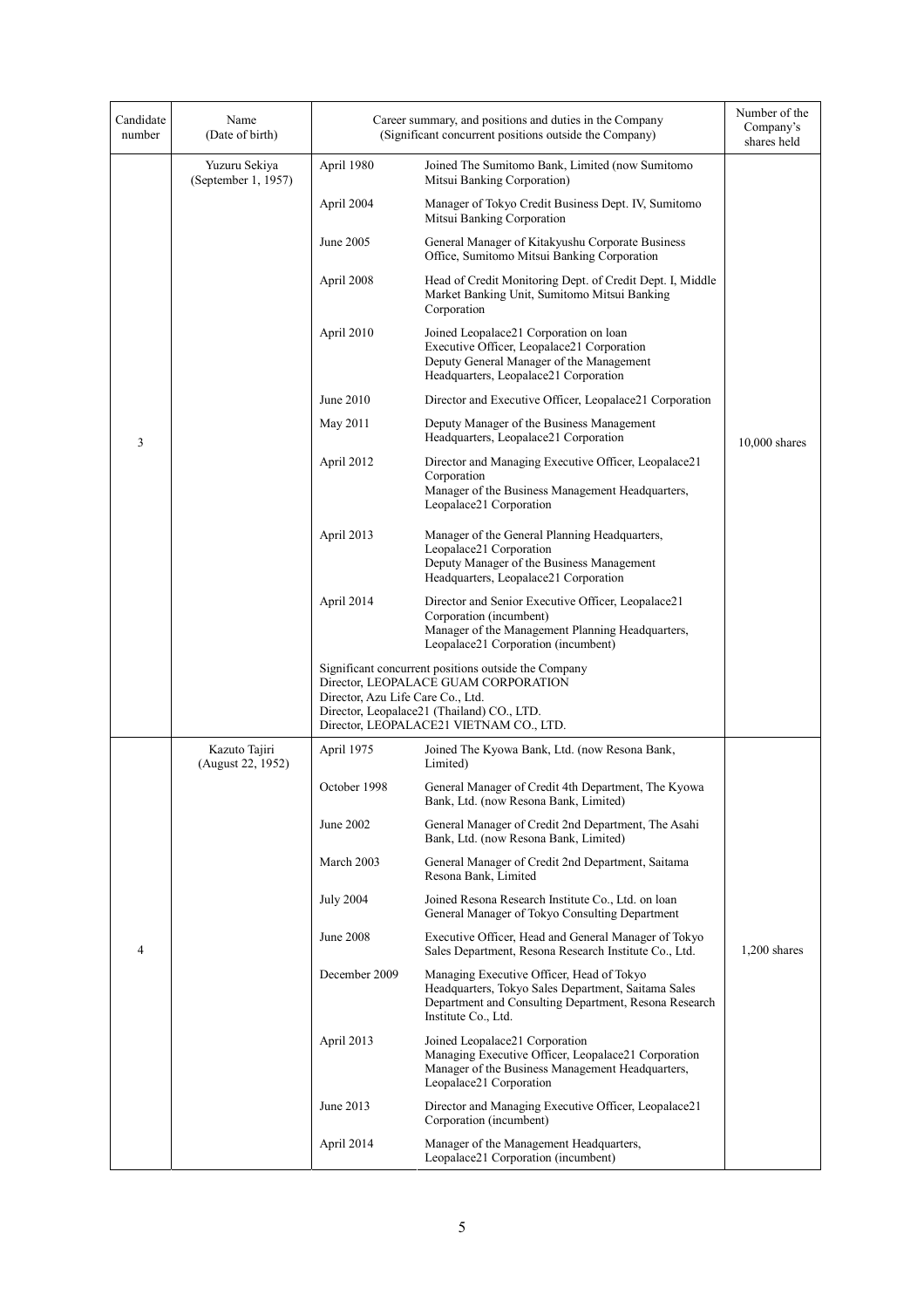| Candidate<br>number | Name<br>(Date of birth)           | Career summary, and positions and duties in the Company<br>(Significant concurrent positions outside the Company) | Number of the<br>Company's<br>shares held                                                                                                                                                                                     |                 |
|---------------------|-----------------------------------|-------------------------------------------------------------------------------------------------------------------|-------------------------------------------------------------------------------------------------------------------------------------------------------------------------------------------------------------------------------|-----------------|
|                     | Yoshikazu Miike<br>(July 8, 1957) | April 1976                                                                                                        | Joined Sankei Co., Ltd.                                                                                                                                                                                                       |                 |
|                     |                                   | October 1980                                                                                                      | Joined Leopalace21 Corporation                                                                                                                                                                                                |                 |
|                     |                                   | April 1999                                                                                                        | Manager of the Sales and Marketing General<br>Headquarters, Leopalace21 Corporation                                                                                                                                           | $66,100$ shares |
|                     |                                   | June 1999                                                                                                         | Director, Leopalace21 Corporation<br>Deputy General Manager of the Sales and Marketing<br>General Headquarters, Leopalace21 Corporation                                                                                       |                 |
|                     |                                   | October 2003                                                                                                      | Deputy General Manager of the Leasing Business<br>Headquarters, Leopalace21 Corporation                                                                                                                                       |                 |
|                     |                                   | October 2006                                                                                                      | Director and Managing Executive Officer, Leopalace21<br>Corporation (incumbent)<br>Representative in charge of the Kyushu region, West<br>Japan Sales Headquarters, Leasing Business<br>Headquarters, Leopalace21 Corporation |                 |
|                     |                                   | June 2007                                                                                                         | Representative in charge of the West Japan regions,<br>Leasing Business Headquarters, Leopalace21 Corporation                                                                                                                 |                 |
|                     |                                   | April 2008                                                                                                        | Representative in charge of the East Japan regions,<br>Leasing Business Headquarters, Leopalace21 Corporation                                                                                                                 |                 |
| 5                   |                                   | April 2009                                                                                                        | Manager of the Related Business Headquarters,<br>Leopalace21 Corporation<br>Manager of the Silver Business Department, Leopalace21<br>Corporation                                                                             |                 |
|                     |                                   | April 2010                                                                                                        | Manager of the Leasing Business Division, Leopalace21<br>Corporation<br>Manager of the Western Japan Leasing and Administration<br>Department, Leasing Business Division, Leopalace21<br>Corporation                          |                 |
|                     |                                   | May 2011                                                                                                          | Manager of the Related Businesses Division,<br>Leopalace21 Corporation                                                                                                                                                        |                 |
|                     |                                   | February 2012                                                                                                     | Manager of the Hotel and Resort Business Division,<br>Leopalace21 Corporation                                                                                                                                                 |                 |
|                     |                                   | April 2012                                                                                                        | Deputy Manager of the Related Businesses Division,<br>Leopalace21 Corporation                                                                                                                                                 |                 |
|                     |                                   | April 2013                                                                                                        | Manager of the Hotel and Resort Business Division,<br>Leopalace21 Corporation (incumbent)                                                                                                                                     |                 |
|                     |                                   |                                                                                                                   | Significant concurrent positions outside the Company<br>Representative Director, Leopalace Travel, Ltd.<br>Director, LEOPALACE GUAM CORPORATION                                                                               |                 |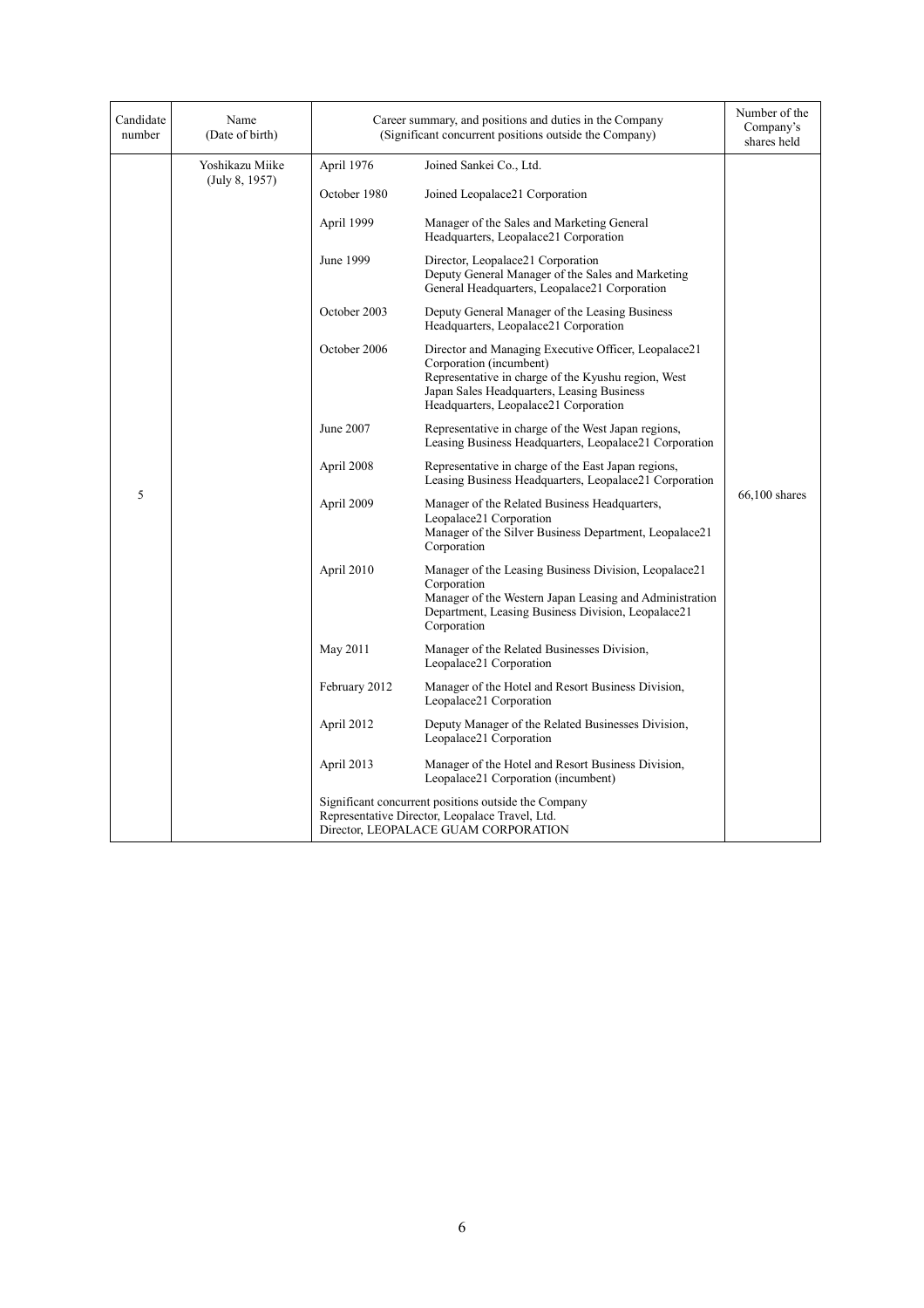| Candidate<br>number | Name<br>(Date of birth)          | Career summary, and positions and duties in the Company<br>(Significant concurrent positions outside the Company) | Number of the<br>Company's<br>shares held                                                                     |               |
|---------------------|----------------------------------|-------------------------------------------------------------------------------------------------------------------|---------------------------------------------------------------------------------------------------------------|---------------|
|                     | Kou Kimura<br>(January 19, 1955) | April 1981                                                                                                        | Joined Keio Eiga Co., Ltd.                                                                                    |               |
|                     |                                  | May 1984                                                                                                          | Joined Leopalace21 Corporation                                                                                |               |
|                     |                                  | May 1995                                                                                                          | Manager of the Construction Department, Construction<br>Division, Leopalace21 Corporation                     |               |
|                     |                                  | June 1999                                                                                                         | Director, Leopalace21 Corporation                                                                             |               |
|                     |                                  | May 2002                                                                                                          | Manager of the Construction Division, Leopalace21<br>Corporation                                              | 25,700 shares |
|                     |                                  | June 2006                                                                                                         | General Manager of the Construction Headquarters,<br>Leopalace21 Corporation                                  |               |
| 6                   |                                  | October 2006                                                                                                      | Director and Managing Executive Officer, Leopalace21<br>Corporation (incumbent)                               |               |
|                     |                                  | April 2009                                                                                                        | Manager of the Construction Division, Leopalace21<br>Corporation                                              |               |
|                     |                                  | April 2010                                                                                                        | Manager of the Core Business Management Division,<br>Leopalace21 Corporation                                  |               |
|                     |                                  | May 2011                                                                                                          | Manager of the Apartment Construction Subcontracting<br>Business Division, Leopalace21 Corporation            |               |
|                     |                                  | April 2012                                                                                                        | Deputy Manager of the Apartment Construction<br>Subcontracting Business Division, Leopalace21<br>Corporation  |               |
|                     |                                  | April 2014                                                                                                        | Deputy Manager of the Corporate Business Promotion<br>Headquarters, Leopalace21 Corporation (incumbent)       |               |
|                     | Hiroyuki Harada                  | April 1980                                                                                                        | Joined NISSANSHA INC.                                                                                         |               |
|                     | (January 7, 1955)                | January 1985                                                                                                      | Joined Leopalace21 Corporation                                                                                |               |
|                     |                                  | April 1999                                                                                                        | Manager of the Advertising Department, Leopalace21<br>Corporation                                             |               |
|                     |                                  | October 2004                                                                                                      | Manager of the Personnel Department, Leopalace21<br>Corporation                                               |               |
|                     |                                  | May 2007                                                                                                          | Executive Officer, Leopalace21 Corporation                                                                    |               |
|                     |                                  | May 2011                                                                                                          | Manager of the General and Legal Affairs Department,<br>Leopalace21 Corporation                               |               |
| 7                   |                                  | April 2012                                                                                                        | Executive Officer, Leopalace21 Corporation<br>Manager of the Personnel Department, Leopalace21<br>Corporation | 4,900 shares  |
|                     |                                  | April 2013                                                                                                        | Deputy Manager of the Business Management<br>Headquarters, Leopalace21 Corporation                            |               |
|                     |                                  | June 2013                                                                                                         | Director and Executive Officer, Leopalace21 Corporation<br>(incumbent)                                        |               |
|                     |                                  | January 2014                                                                                                      | Manager of the Work-life Balance Promotion Office,<br>Leopalace21 Corporation (incumbent)                     |               |
|                     |                                  | April 2014                                                                                                        | Deputy General Manager of the Management<br>Headquarters,<br>Leopalace21 Corporation (incumbent)              |               |
|                     |                                  | Significant concurrent positions outside the Company<br>Representative Director, Leopalace Smile Co., Ltd.        |                                                                                                               |               |